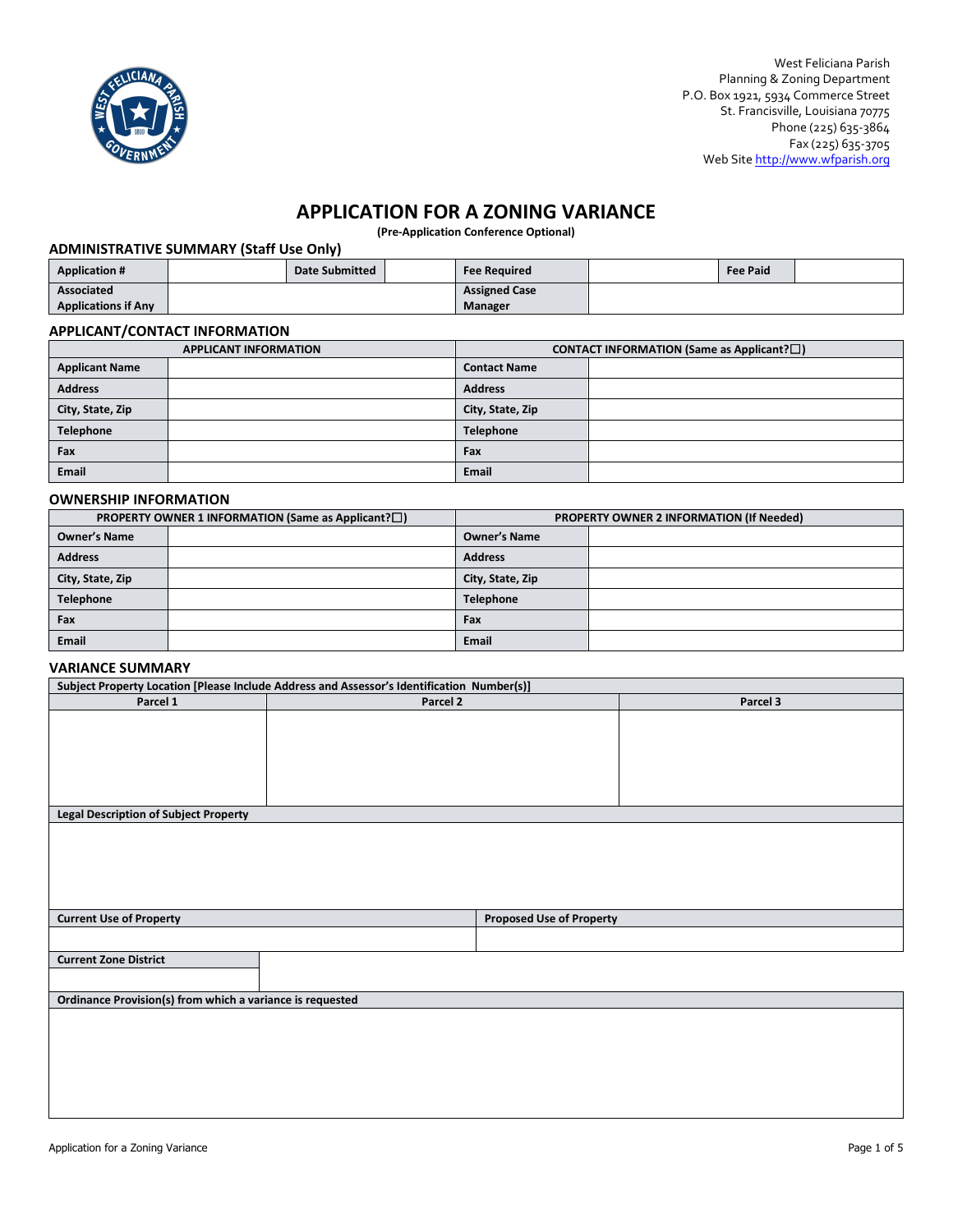| TYPE OF VARIANCE REQUESTED |                                                                          |          |          |  |  |
|----------------------------|--------------------------------------------------------------------------|----------|----------|--|--|
| Project                    |                                                                          | Required | Proposed |  |  |
| $\Box$                     | Area                                                                     |          |          |  |  |
| $\Box$                     | Common open space                                                        |          |          |  |  |
| $\Box$                     | <b>Gross residential density</b>                                         |          |          |  |  |
| Lot                        |                                                                          |          |          |  |  |
| $\Box$                     | Area                                                                     |          |          |  |  |
| $\Box$                     | <b>Building coverage</b>                                                 |          |          |  |  |
| □                          | Width                                                                    |          |          |  |  |
| $\Box$                     | Row House lot width (end lot)                                            |          |          |  |  |
| $\Box$                     | Row House lot width (interior lot)                                       |          |          |  |  |
|                            | <b>Structure Setbacks (Principal)</b>                                    |          |          |  |  |
| $\Box$                     | Front                                                                    |          |          |  |  |
| $\Box$                     | Side, street                                                             |          |          |  |  |
| □                          | Side, interior                                                           |          |          |  |  |
| $\Box$                     | Rear                                                                     |          |          |  |  |
|                            | <b>Structure Setbacks (Accessory)</b>                                    |          |          |  |  |
| $\Box$                     | <b>Behind front façade</b>                                               |          |          |  |  |
| $\Box$                     | Side, street                                                             |          |          |  |  |
| $\Box$                     | Side, interior                                                           |          |          |  |  |
| $\Box$                     | Rear                                                                     |          |          |  |  |
| <b>Build-to Area</b>       |                                                                          |          |          |  |  |
| □                          | Primary street build-to area (min/max)                                   |          |          |  |  |
| $\Box$                     | Building facade in primary street build-<br>to area (min % of lot width) |          |          |  |  |
| $\Box$                     | Side street build-to area (min/max)                                      |          |          |  |  |
| $\Box$                     | Building facade in side street build-to                                  |          |          |  |  |
|                            | area (min % of lot depth)                                                |          |          |  |  |
| <b>Parking Setback</b>     |                                                                          |          |          |  |  |
| $\Box$                     | Primary street setback                                                   |          |          |  |  |
| $\Box$                     | Side street setback                                                      |          |          |  |  |
| $\Box$                     | Setback abutting an RS- district                                         |          |          |  |  |
| $\Box$                     | Setback abutting any other district                                      |          |          |  |  |
|                            | <b>Principal Structure Height</b>                                        |          |          |  |  |
| $\Box$                     | <b>Stories</b>                                                           |          |          |  |  |
| $\Box$                     | Feet                                                                     |          |          |  |  |
| $\Box$                     | Ground story elevation                                                   |          |          |  |  |
| $\Box$                     | Ground story floor height                                                |          |          |  |  |
| <b>Bulk Plane</b>          |                                                                          |          |          |  |  |
| $\Box$                     | <b>Bulk plane abutting an RS- district</b>                               |          |          |  |  |
|                            | <b>Accessory Structure Height</b>                                        |          |          |  |  |
| $\Box$                     | <b>Stories</b>                                                           |          |          |  |  |
| $\Box$                     | Feet                                                                     |          |          |  |  |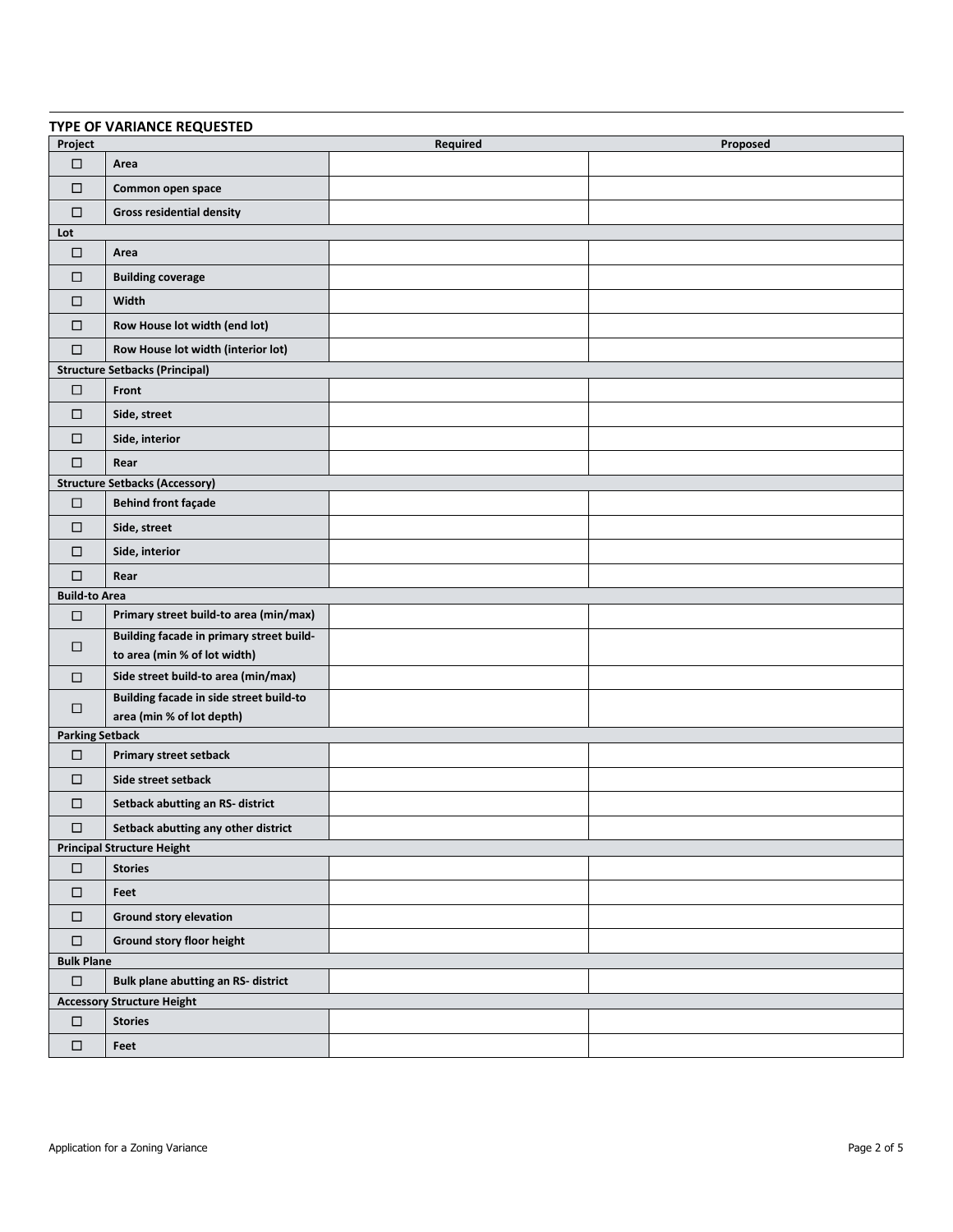| Transparency             |                                                                                                                                                                                                  |  |                                                                                                                                            |
|--------------------------|--------------------------------------------------------------------------------------------------------------------------------------------------------------------------------------------------|--|--------------------------------------------------------------------------------------------------------------------------------------------|
| $\Box$                   | <b>Ground Story</b>                                                                                                                                                                              |  |                                                                                                                                            |
| $\Box$                   | <b>Upper Story</b>                                                                                                                                                                               |  |                                                                                                                                            |
| $\Box$                   | <b>Blank Wall Area</b>                                                                                                                                                                           |  |                                                                                                                                            |
| <b>Building Entrance</b> |                                                                                                                                                                                                  |  |                                                                                                                                            |
| $\Box$                   | <b>Street facing entrance required</b>                                                                                                                                                           |  |                                                                                                                                            |
| <b>Building Mass</b>     |                                                                                                                                                                                                  |  |                                                                                                                                            |
| $\Box$                   | <b>Building length</b>                                                                                                                                                                           |  |                                                                                                                                            |
|                          | <b>Building Elements Allowed</b>                                                                                                                                                                 |  |                                                                                                                                            |
| $\Box$                   | <b>Building Element</b>                                                                                                                                                                          |  |                                                                                                                                            |
| <b>Parking</b>           |                                                                                                                                                                                                  |  |                                                                                                                                            |
| $\Box$                   | Parking ratio                                                                                                                                                                                    |  |                                                                                                                                            |
| $\Box$                   | Parking area design                                                                                                                                                                              |  |                                                                                                                                            |
| $\Box$                   | <b>Bicycle parking</b>                                                                                                                                                                           |  |                                                                                                                                            |
| □                        | <b>Site Access</b>                                                                                                                                                                               |  |                                                                                                                                            |
| □                        | <b>Stacking and queuing</b>                                                                                                                                                                      |  |                                                                                                                                            |
| $\Box$                   | <b>Off street loading</b>                                                                                                                                                                        |  |                                                                                                                                            |
| Landscaping              |                                                                                                                                                                                                  |  |                                                                                                                                            |
| $\Box$                   | Width of landscaping area                                                                                                                                                                        |  |                                                                                                                                            |
| □                        | Number of canopy trees                                                                                                                                                                           |  |                                                                                                                                            |
| $\Box$                   | Number of understory trees                                                                                                                                                                       |  |                                                                                                                                            |
| $\Box$                   | <b>Number of shrubs</b>                                                                                                                                                                          |  |                                                                                                                                            |
| $\Box$                   | <b>Wall or fence</b>                                                                                                                                                                             |  |                                                                                                                                            |
| <b>Outdoor Lighting</b>  |                                                                                                                                                                                                  |  |                                                                                                                                            |
| $\Box$                   | <b>Light source</b>                                                                                                                                                                              |  |                                                                                                                                            |
| $\Box$                   | <b>Fixture height</b>                                                                                                                                                                            |  |                                                                                                                                            |
| $\Box$                   | Other                                                                                                                                                                                            |  |                                                                                                                                            |
| <b>Outdoor Storage</b>   |                                                                                                                                                                                                  |  |                                                                                                                                            |
| $\Box$                   | Limited outdoor storage                                                                                                                                                                          |  |                                                                                                                                            |
| $\Box$                   | General outdoor storage                                                                                                                                                                          |  |                                                                                                                                            |
| <b>Signs</b>             |                                                                                                                                                                                                  |  |                                                                                                                                            |
| □                        | Sign height                                                                                                                                                                                      |  |                                                                                                                                            |
| $\Box$                   | Sign area                                                                                                                                                                                        |  |                                                                                                                                            |
| $\Box$                   | Sign setback                                                                                                                                                                                     |  |                                                                                                                                            |
| $\Box$                   | <b>Sign illumination</b>                                                                                                                                                                         |  |                                                                                                                                            |
| <b>Other Variance</b>    |                                                                                                                                                                                                  |  |                                                                                                                                            |
| □                        |                                                                                                                                                                                                  |  |                                                                                                                                            |
|                          | List the exceptional and extraordinary circumstances that are peculiar to the<br>land or structure involved which are not applicable to other land or structures<br>in the same zoning district. |  | List any and all practical difficulties or unnecessary hardships that will result<br>from the exceptional and extraordinary circumstances. |
|                          |                                                                                                                                                                                                  |  |                                                                                                                                            |
|                          |                                                                                                                                                                                                  |  |                                                                                                                                            |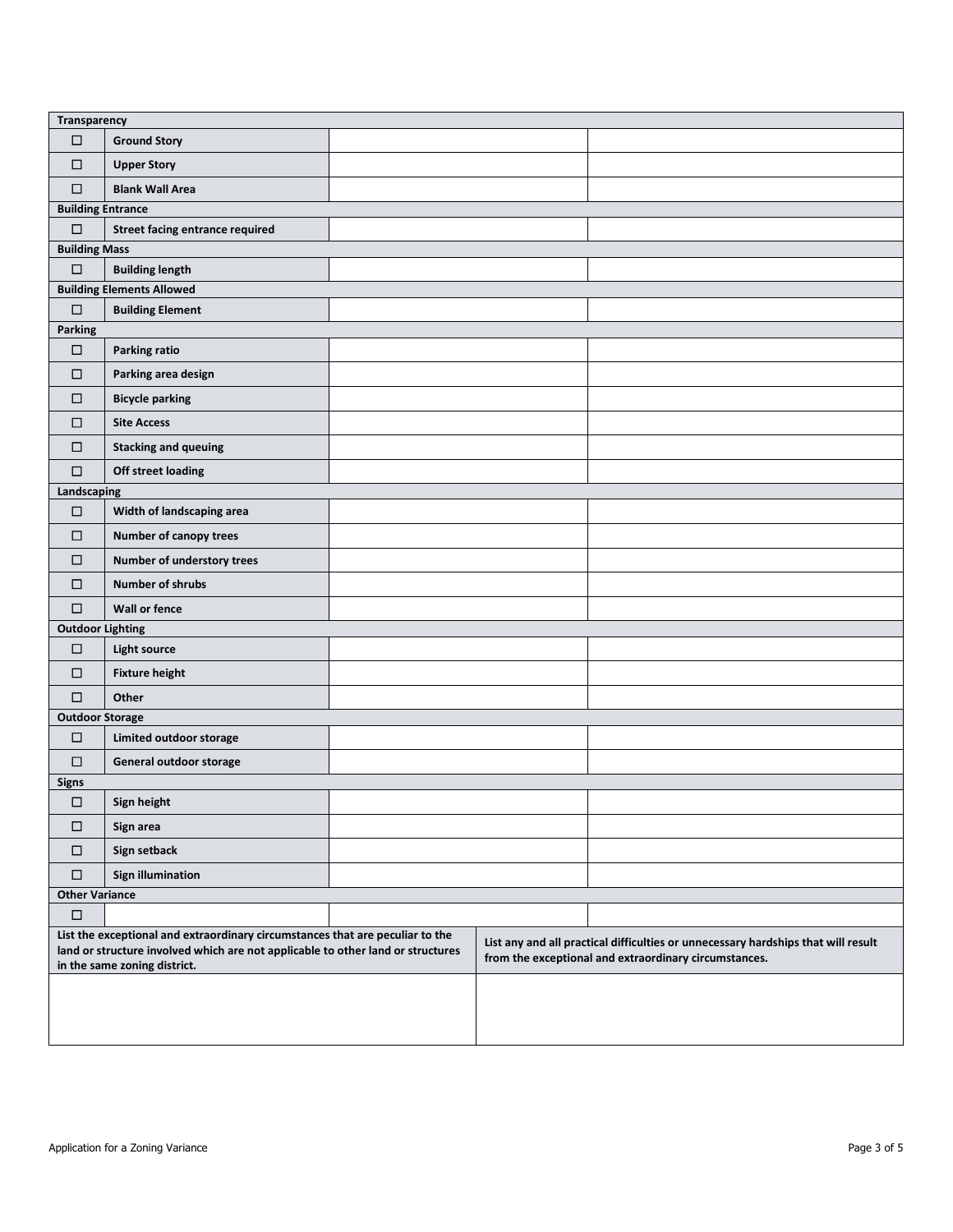| The applicant must prove that the exceptional and extraordinary<br>circumstances do not result from the actions of the applicant. How were the<br>exceptional and extraordinary circumstances created? |        | List any and all alternatives considered by the applicant and provide evidence<br>as to why they are not feasible. |
|--------------------------------------------------------------------------------------------------------------------------------------------------------------------------------------------------------|--------|--------------------------------------------------------------------------------------------------------------------|
|                                                                                                                                                                                                        |        |                                                                                                                    |
|                                                                                                                                                                                                        |        |                                                                                                                    |
|                                                                                                                                                                                                        |        |                                                                                                                    |
| Would approval of this variance allow the applicant to do something that other                                                                                                                         |        | Would denial of this variance deprive the applicant of rights commonly                                             |
| property owners in the same situation would not be able to do? If so how?                                                                                                                              |        | enjoyed by other property owners in the similar situations? If so how?                                             |
|                                                                                                                                                                                                        |        |                                                                                                                    |
|                                                                                                                                                                                                        |        |                                                                                                                    |
|                                                                                                                                                                                                        |        |                                                                                                                    |
|                                                                                                                                                                                                        |        |                                                                                                                    |
|                                                                                                                                                                                                        |        |                                                                                                                    |
| <b>Current Zoning Surrounding Subject Property</b>                                                                                                                                                     |        |                                                                                                                    |
| North:                                                                                                                                                                                                 | South: |                                                                                                                    |
| East:                                                                                                                                                                                                  | West:  |                                                                                                                    |
| <b>Current Land Use Surrounding Subject Property</b>                                                                                                                                                   |        |                                                                                                                    |
| North:                                                                                                                                                                                                 | South: |                                                                                                                    |
| East:                                                                                                                                                                                                  | West:  |                                                                                                                    |

#### **EXHIBITS**

| <b>Owner Information Sheet</b>                                              |        | <b>Additional Exhibits If Any:</b> |
|-----------------------------------------------------------------------------|--------|------------------------------------|
| Maps (vicinity, zoning, floodplains, wetlands others as requested by staff) | 一      |                                    |
| Site Plan (designating primary, side, and service street frontages)         | -<br>_ |                                    |

#### **CERTIFICATION AND SIGNATURE**

By my signature below, I certify that the information contained in this application is true and correct to the best of my knowledge at the time of the application. I acknowledge that I understand and have complied with all of the submittal requirements and procedures and that this application is a complete application submittal. I further understand that an incomplete application submittal may cause my application to be deferred to the next posted deadline date.

| <b>Signature of Applicant</b> | Date | Signature of Property Owner's (If not the Applicant) | Date |
|-------------------------------|------|------------------------------------------------------|------|
|                               |      |                                                      |      |
|                               |      |                                                      |      |